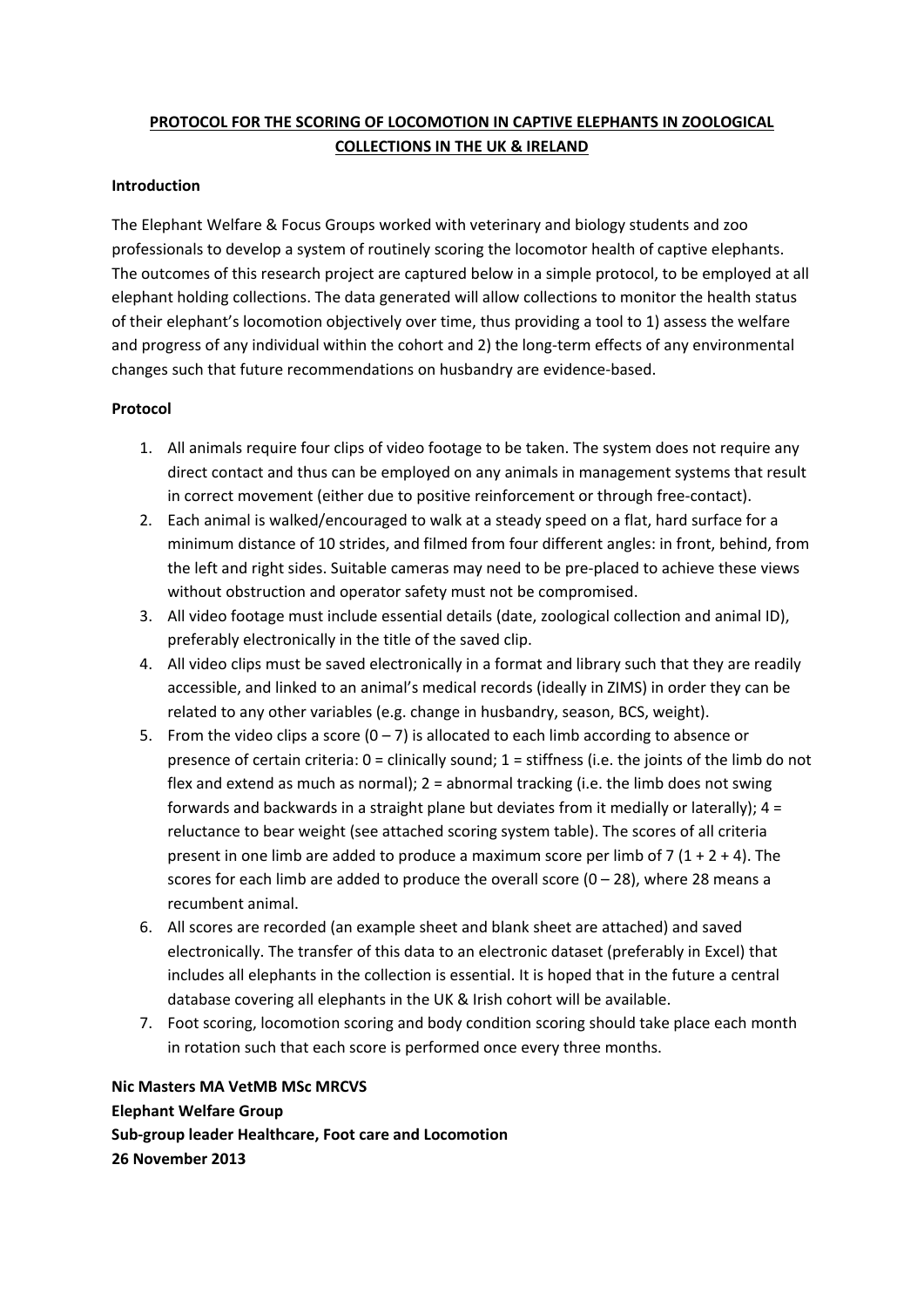| <b>Severity (criteria)</b>                                                                                  | Category                                                                                                                                                                                       | <b>Outcome</b>                                                                                                                                                     |  |  |
|-------------------------------------------------------------------------------------------------------------|------------------------------------------------------------------------------------------------------------------------------------------------------------------------------------------------|--------------------------------------------------------------------------------------------------------------------------------------------------------------------|--|--|
| $\Omega$<br>(Clinically sound)                                                                              | . Unable to discern any locomotor abnormalities<br>. No 'stiffness', no 'abnormal tracking', no 'reluctance to<br>weight bear'<br>· Normal conformation                                        | . No action required<br>. Continue with routine 3-monthly monitoring                                                                                               |  |  |
| $\mathbf{1}$<br>(Stiffness)                                                                                 | . Reduced flexion/extension of any joint in the limb<br>. Likely to be most visible in the left and right views                                                                                | . Animal management staff to monitor for a maximum<br>of 48 hours<br>. Veteinary team to be made aware if does not resolve<br>or if juvenile animal                |  |  |
| $\overline{2}$<br>(Abnormal tracking)                                                                       | · Limb does not track entirely in longitudinal plane<br>. Likely to be most visible in the front and behind views                                                                              | . Animal management staff to raise to awareness of<br>veterirary team<br>. Veterinary team to investigate if does not resolve<br>after 48 hours                    |  |  |
| 4<br>(Reluctance to weight bear)                                                                            | . Weight is not distributed entirely evenly across both front or<br>both hind legs<br>. Likely to be most visible during walking as less time spent on<br>that limb (unless bilateral problem) | . Animal management staff to raise to awareness of<br>veterirary team<br>. Veteinary team to investigate within 24 hours and<br>instigate treatment as appropriate |  |  |
| 3<br>$(1 + 2)$                                                                                              | · Stiffness<br>· Abnormal tracking                                                                                                                                                             | As for 2                                                                                                                                                           |  |  |
| $\overline{\phantom{a}}$<br>$(1 + 4)$                                                                       | · Stiffness<br>· Reluctance to weight bear                                                                                                                                                     | As for 4                                                                                                                                                           |  |  |
| 6<br>$(2 + 4)$                                                                                              | · Abnormal tracking<br>· Reluctance to weight bear                                                                                                                                             | As for 4                                                                                                                                                           |  |  |
| · Stiffness<br>$Max = 7$<br>(All 3 of above criteria)<br>· Abnormal tracking<br>. Reluctance to weight bear |                                                                                                                                                                                                | As for 4                                                                                                                                                           |  |  |

## Scoring system for locomotor health in captive elephants in the UK & Ireland

## Example score sheet for locomotor health in captive elephants in the UK & Ireland

| Collection: ABC                      | Date: 2 July 2013                     |
|--------------------------------------|---------------------------------------|
| Individual elephant ID (name): Nelly | Individual elephant ID (ZIMS): AB1234 |

| <b>Criteria</b>        | Stiffness (1)  | <b>Abnormal</b><br>tracking (2) | <b>Reluctance to</b><br>weight bear (4) | <b>Total (per limb)</b> |
|------------------------|----------------|---------------------------------|-----------------------------------------|-------------------------|
| Left forelimb          | $\overline{1}$ | $\bf{0}$                        | 0                                       |                         |
| <b>Right forelimb</b>  |                | $\mathbf 0$                     | 4                                       | 5                       |
| Left hind limb         | $\bf{0}$       | $\bf{0}$                        | $\bf{0}$                                | $\mathbf 0$             |
| <b>Right hind limb</b> | 0              | $\overline{2}$                  | 0                                       | $\overline{2}$          |
| Overall score          |                |                                 |                                         | 8                       |

Comments: Usual chronic stiffness apparent in both carpi. Acute lameness noted this morning in RF. Usual chronic outward swinging of RH during forward phase.